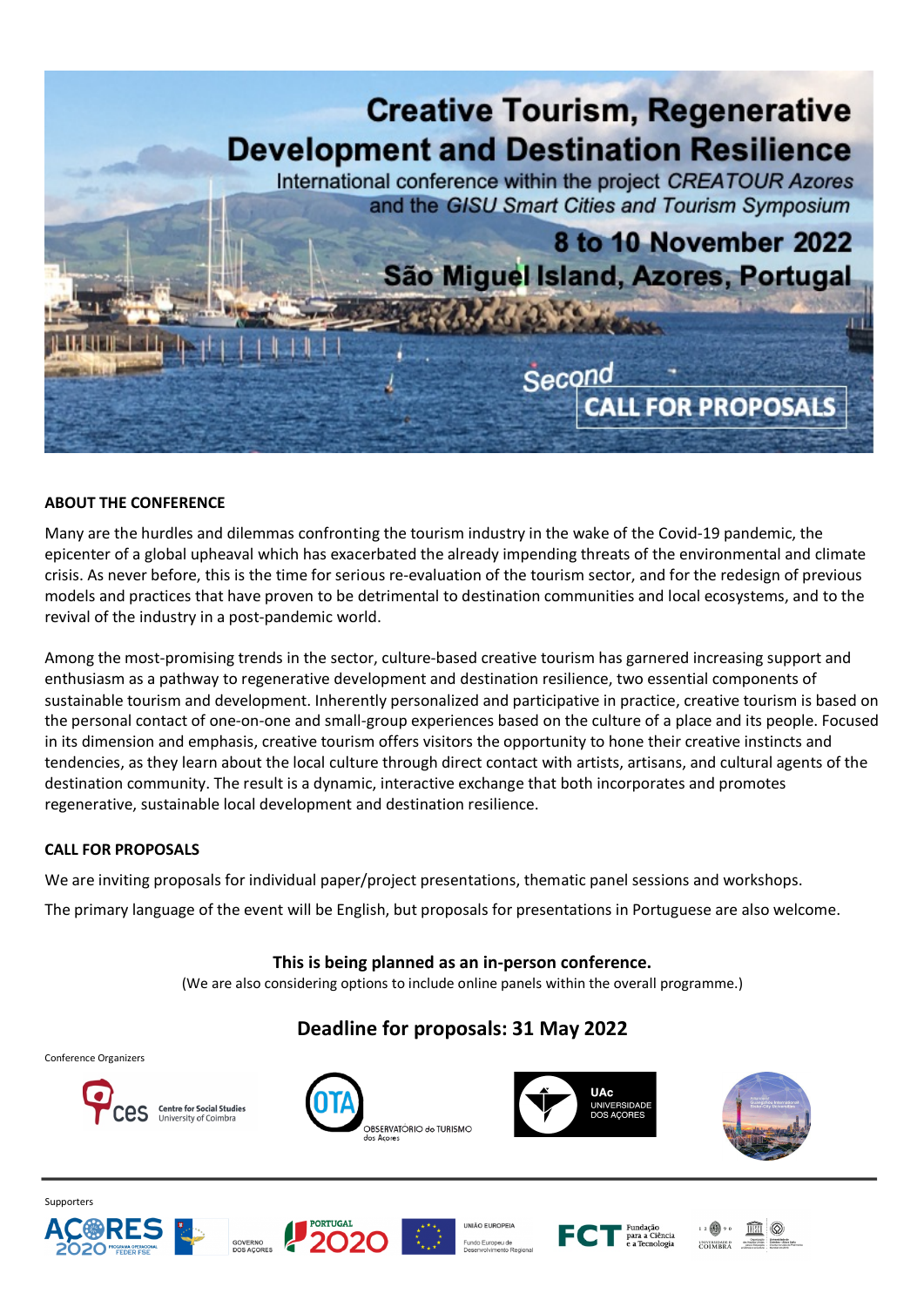## **KEY THEMES**

- Creative and regenerative tourism
- Linking culture, tourism, and local well-being
- Cultural trends in sustainable tourism
- Culture and regenerative tourism
- Culture and destination resilience
- Cultural sustainability and tourism
- Cultural mapping and 'visibilization' of resources
- Culture-based development
- Art and place identity
- Linking art and environment in tourism contexts
- Inclusive tourism development
- Art-based and creative tourism on islands
- Innovation and technology in sustainable creative tourism
- Smart Cities, culture, and tourism
- \* *In these topics, culture includes heritage, art, and other expressions of 'everyday' culture.*

**We invite researchers/academics, artists, tourism practitioners, and students to propose presentations or workshops in these areas, or to suggest other innovative and provocative themes.**

# **Deadline for proposals: 31 May 2022**

| <b>SUBMITTING A PROPOSAL</b>                                                                                                                        | <b>TIMELINE (2022)</b>                |                                                                        |
|-----------------------------------------------------------------------------------------------------------------------------------------------------|---------------------------------------|------------------------------------------------------------------------|
| Submit your proposal using the online form on<br>the conference website at:<br>www.ces.uc.pt/creative-azores                                        | February                              | Conference website launched                                            |
|                                                                                                                                                     | Saturday, 30 April                    | First CFP deadline                                                     |
| Information requested:                                                                                                                              | Tuesday, 31 May                       | Feedback and decisions communicated for                                |
| <b>Personal information:</b>                                                                                                                        |                                       | first deadline submissions                                             |
| Name of lead author (key contact)                                                                                                                   | Tuesday, 31 May                       | Second CFP deadline                                                    |
| Names of any co-authors<br>Institution(s)                                                                                                           | Thursday, 30 June                     | Feedback and decisions communicated for<br>second deadline submissions |
| Country<br>٠<br>Email address (for lead/contact author)                                                                                             | Monday, 12 September                  | <b>Earlybird registration deadline</b>                                 |
| Website (optional)<br>٠<br>Brief bio note about authors (overall,<br>maximum of 100 words)<br><b>Proposal information:</b><br>Title of presentation | Thursday, 20 October                  | Registrations close                                                    |
|                                                                                                                                                     | Monday, 7 November                    | Pre-conference event (TBC)                                             |
|                                                                                                                                                     | Tuesday to Thursday,<br>8-10 November | Conference                                                             |
| Abstract (maximum of 200 words)<br>Key theme(s) addressed                                                                                           | Friday, 11 November                   | Post-conference event (TBC)                                            |

## The conference website: **www.ces.uc.pt/creative-azores/**

… is hosted by the Centre for Social Studies of the University of Coimbra (www.ces.uc.pt).

The CREATOUR AZORES project website is hosted by the Observatory of Tourism of the Azores (OTA): www.ota.pt.

Information about conference fees will be available on the conference website shortly.

Following the conference, we are planning to organize a special journal issue with selected papers from the conference. Further details will be placed on the conference website.









# **QUESTIONS?**

If you have any questions, please email: **creatour-azores@ces.uc.pt**